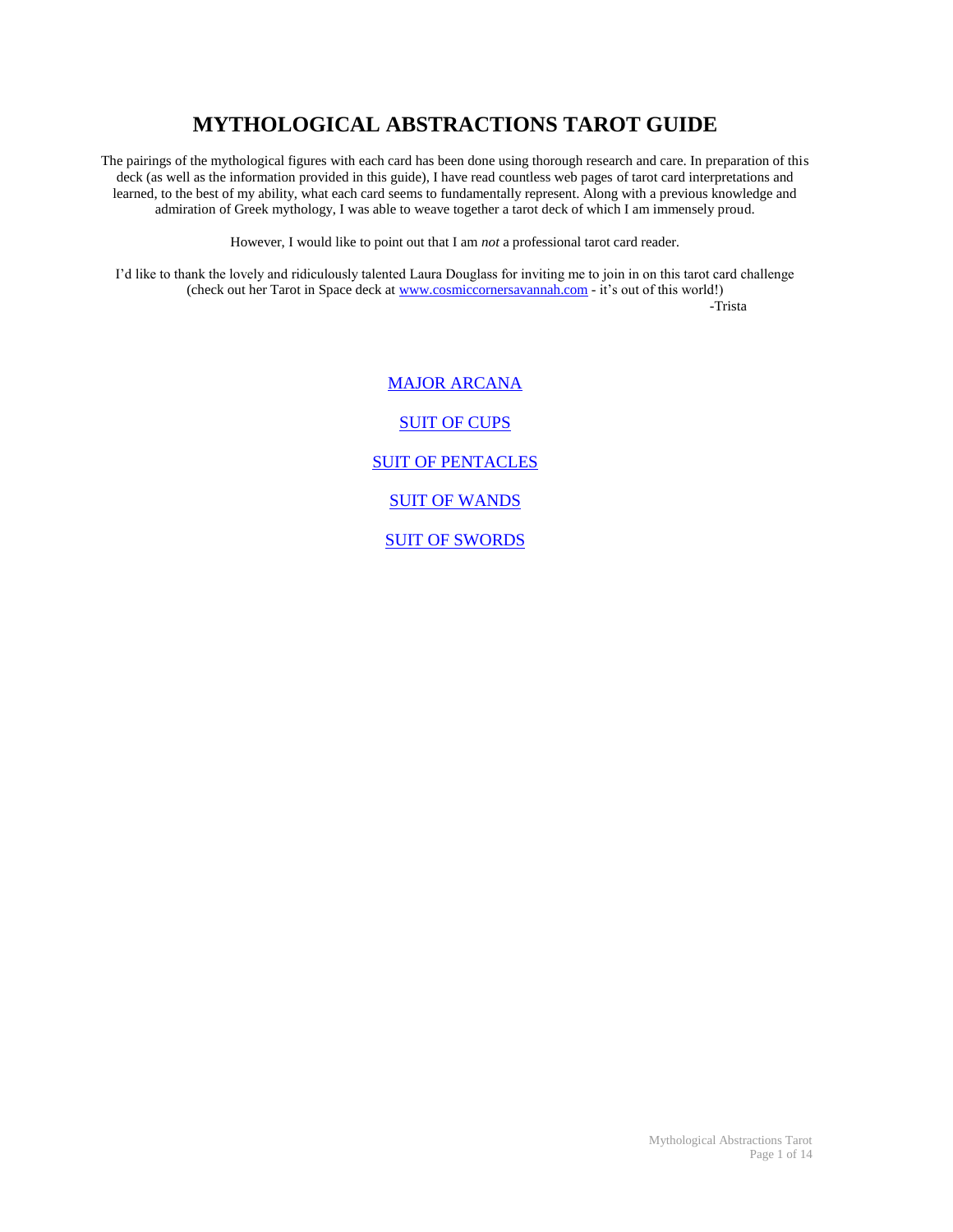## **MAJOR ARCANA**

- <span id="page-1-0"></span>0. **The Fool: Orpheus** - The beginning of the deck starts off as Orpheus begins his journey, full of innocence and hope for the road before him. Orpheus holds his lyre as a white dog eagerly awaits the music of this talented poet who was said to be able to charm all living things and stones with his songs. This card inspires new steps as you look forward to the future (and as Orpheus learned, keep your eyes ahead, don't look back). The adventure begins!
- **1. The Magician: Apollo –** Apollo, god of music, poetry, art, oracles, truth and prophecy, illusion, archery, plague, medicine and healing, sun, light and knowledge – is there anything this handsome deity can't do? He was an oracular god, powerful and complex. All who traveled to the Temple of Apollo at Delphi sought his magical and spiritual revelations. Although it's difficult to possess all the talents of Apollo, he stands as a monument of confidence and action. There is no limit to your creativity if you believe.
- **2. High Priestess: Athena –** Grey-eyed Athena, wise and inspiring. The patron goddess of heroic endeavors. She is even-tempered and fair. Her companion, the owl, is also a symbol of wisdom and mystery. Who better to guide you through unlocking the mysteries in your life? Using intuition and courage, she can see past the surface to a deeper level of understanding.
- **3. The Empress: Artemis –** The virgin goddess of the hunt sits in wait, admiring the beauty around her. Artemis is connected to the earth, and she symbolizes a harmony with nature. Her feminine energy radiates. After Artemis assisted her mother in the birth of her twin brother, she became a goddess of childbirth and protector of young children, especially girls. She is strong and wild. Artemis is a reminder to remain open to the world around you, and draw strength and inspiration from Mother Nature's creations.
- **4. The Emperor: Zeus –** Zeus reigns as king of the gods, god of the sky. He commands respect and holds authority over law and order (bum bum!). "Father of gods and men" was a common epithet given to this powerful immortal that ruled with a mighty thunderbolt as an authoritative presence bringing structure to chaos. Zeus overthrew his father, Cronus, and ascended to the throne on Mount Olympus. Confidence is often needed to make difficult decisions, and the guidance of a strong disciplinary figure may provide a flash of inspiration to control any disorder you're facing.
- **5. The Hierophant: The Pythia**  As a priestess of the Temple of Apollo at Delphi, the Pythia delivered prophecies to those who stood before her seeking wisdom. The Oracle provided counsel, sometimes thought to be advice straight from the gods and goddesses themselves. This card upholds the importance of honoring traditions. Sometimes it's good to step back and accept answers from a higher or more authoritative source.
- **6. The Lovers: Apollo and Hyacinth –** The love story of Apollo and Hyacinth (or Hyacinthus) may not have a happy ending, but their tale is a reminder to enjoy the moments you have been given with the people you care about.
- **7. The Chariot: Helios –** Every morning, Helios drives his golden chariot of the sun across the skies, east to west. Nothing distracts him from his daily task of bringing light to the world. Let his determination and energy be an inspiration to follow projects to completion. Take the reigns of your life and steer toward the direction of your goals.
- **8. Strength: Hercules –** You don't need muscles like Hercules (Heracles) to be strong. His Twelve Labors were not only tests of brawn, but of mental acuity, endurance and heart as well. Many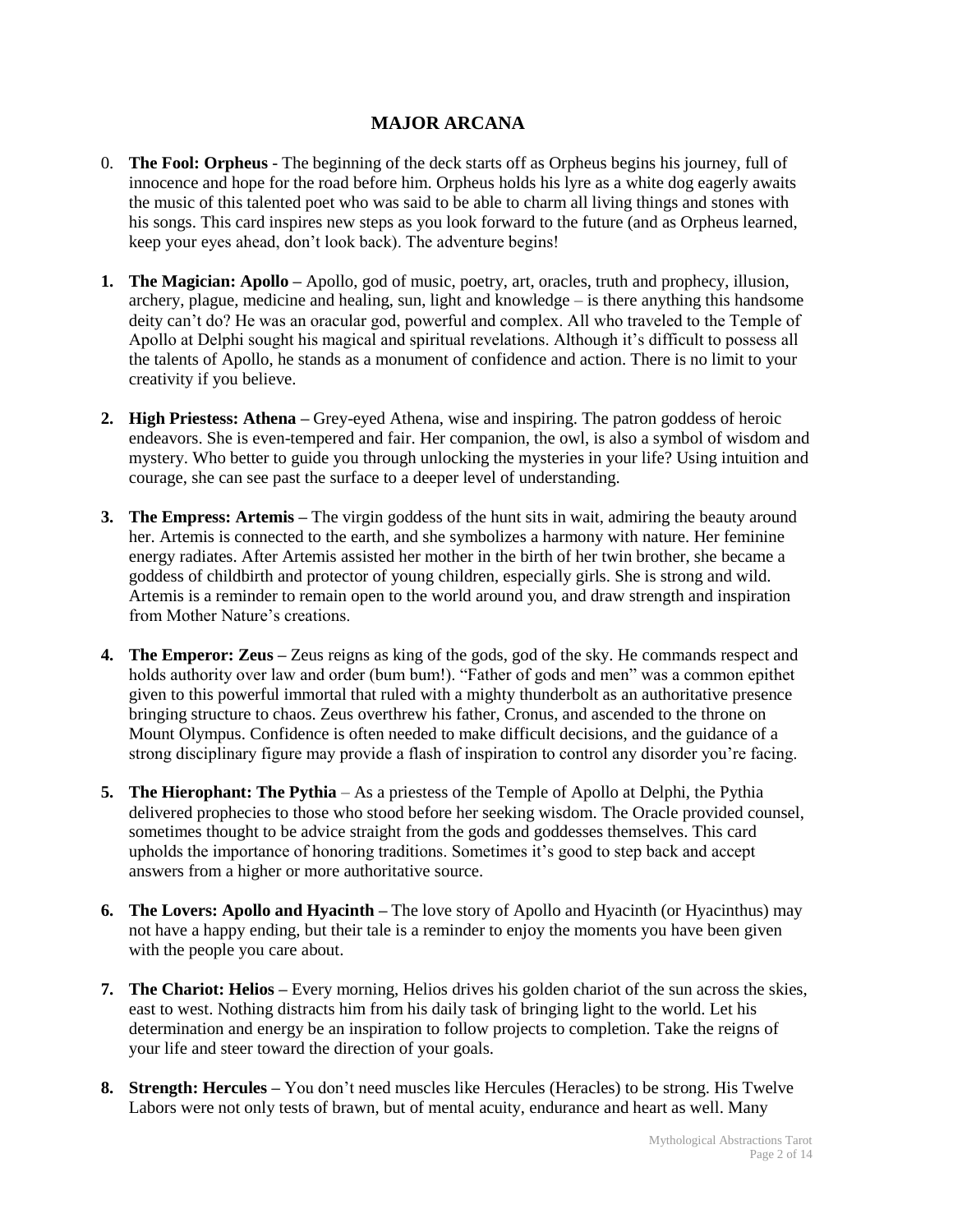situations require mental and emotional strength. Muscles alone do not a hero make. Hold on to patience in the face of hard labors, and perhaps you, too, can be a hero.

- **9. The Hermit: Hestia –** Hestia is the virgin goddess of the hearth. Her presence provides warmth and an inner fire that can be used to guide you to a place of solitude and self-reflection. This may be the start of a personal quest, in search of answers that can only be discovered through quiet meditation. Hestia is a centered, calm figure that presides over homes and domestic matters with a discipline that was obtained from inner strength and stability. A time of introspection can benefit your relationships with others.
- **10. Wheel of Fortune: The Fates –** Clotho spins the thread of life. Lachesis measures and determines the length. Atropos severs the thread with her "abhorred shears." These three sisters, the Fates (or the Moirai) are the embodiment of the cycle of life. There is no getting around it. Everything has a beginning, middle and end. Resistance is futile. Once you recognize and accept the inevitability of the ever-spinning wheel, you will become more aware, gain a better perspective, and learn how to make the most of the time you're given.
- 11. **Justice: Themis –** Themis is considered the personification of divine order and law. Though she wears a blindfold for objectivity, this also serves as a call to look inward at your own actions and take responsibility. Justice strives to uphold fairness. Weighing all sides of an issue can reveal your own involvement in matters. Keep the scales balanced to maintain harmony.
- **12. The Hanged Man: Prometheus –** The Titan Prometheus. Tied to a rock. His immortal liver eaten by birds each day. It regenerates overnight, only to have a bird come the next day and eat the liver once more. That's his daily routine. What better time to reflect on choices, to look at life from a different perspective? He gave fire and knowledge to mankind, turning the world upside-down with his sacrifice. Life is full of such sacrifices, and rarely do people let things go without a fight. But sometimes holding onto something will cause imbalance. The name Prometheus means "forethought." Consider that as you reflect on what may need to be sacrificed in your life to make room for a better future. And don't worry about Prometheus, (SPOILER ALERT!) he was later set free by Hercules.
- **13. Death: Persephone –** Persephone's abduction by Hades started a new chapter of her life as Queen of the Underworld. Change is not always welcomed, but is often necessary to help bring about transformation. While Persephone is able to return from the underworld to earth, many times new beginnings mean letting go of the past completely. Transitioning into a new epoch of your life can be an opportunity to sweep away old habits, attitudes and choices that have been holding you back. Persephone is also a vegetation goddess, representing rebirth, and pomegranate seeds are, in many cultures, considered to be a symbol of abundance and hope. The seeds of change have been planted in your life, feel the excitement as you watch them grow.
- **14. Temperance: Eirene –** As the personification of peace and the season of spring, Eirene is a calming reminder to find balance within yourself, to maintain control of your emotions. Moderation and temperance will help you grow stronger in the face of possible struggles ahead.
- **15. The Devil: Pandora's Box –** Pandora was the first human woman created by the gods. Zeus gave instructions for her to have "seductive gifts" that would plague humanity (his way of punishing mankind for Prometheus' gift of fire). Though she was created with some malicious traits such as deceitfulness and dishonesty, her biggest downfall was innocent curiosity. She was given a jar (or box, according to some variations of the myth), and one day she decided to peek inside. All the evils of earth sprang forth from that container, plaguing the world with disease, addictions and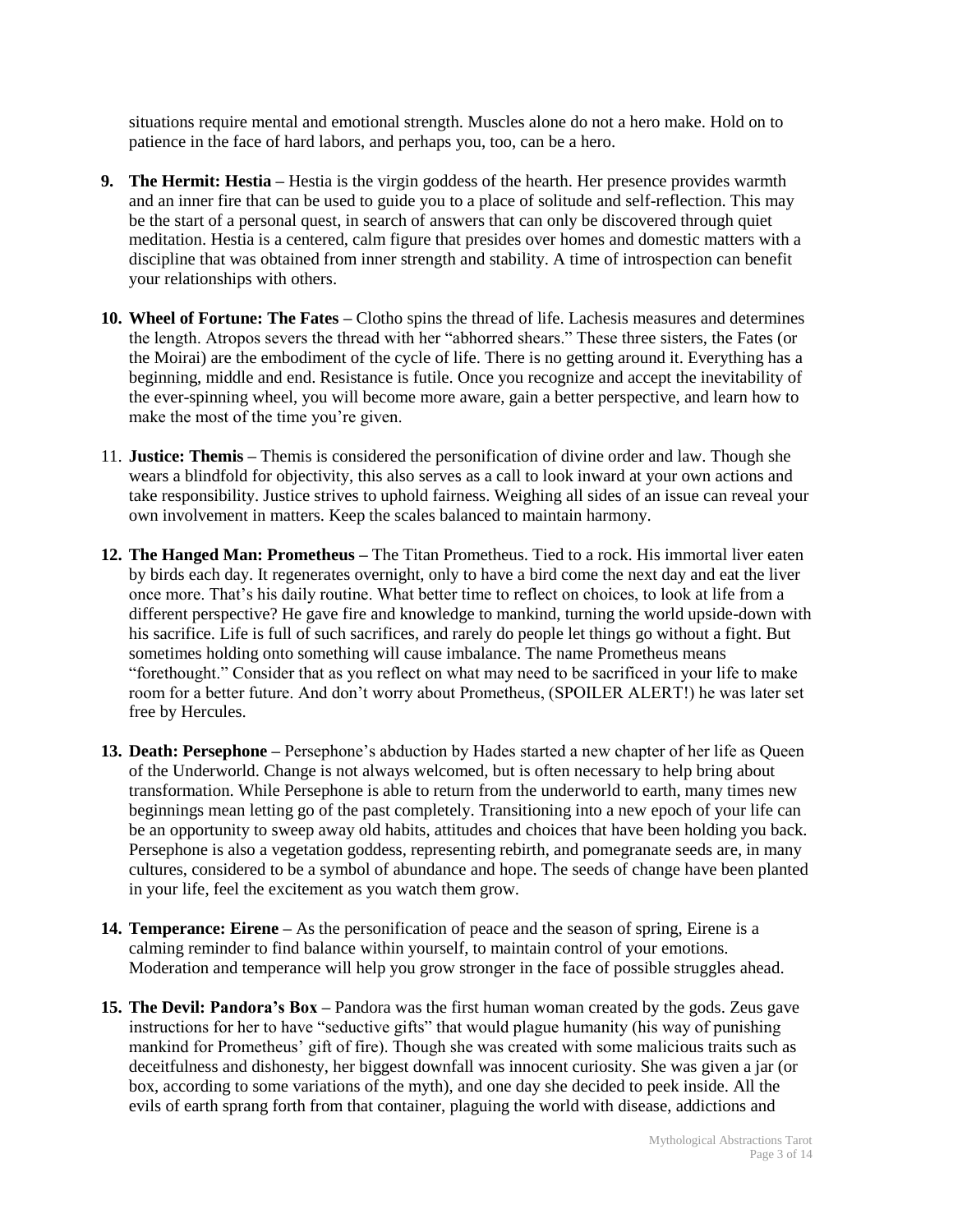misery. All that remained was hope. The world can be a dangerous place, but it's important to realize that sometimes you have a choice on whether or not to let these negative forces control you. Hold on to hope through dark times.

- **16. The Tower: Cronus –** Cronus is seen as a cruel and violent force of chaos, a Titan of upheaval. After castrating and overthrowing his father, Uranus, Cronus discovered he would suffer the same fate by one of his own sons. He devoured his children in an effort to save himself. But sometimes no matter how hard you try to avoid destruction, it finds a way. This card is wrought with negative energy, and Cronus doubles as both a vessel of chaos, and one destroyed by it. Life under the rule of Cronus was often considered the "Golden Age," before he feared it taken from him and went mad. His reign was born in turmoil, and it ended in turmoil. Let this be a wake-up call for selfevaluation and strength in trying times. If life seems to be pushing you down, don't panic and start eating babies, but rather stand firm in the storm and work towards rebuilding a better life from the rubble.
- **17. The Star: Elpis –** After Pandora's Box unleashed evils upon the earth, all that remained was hope. As the personification of hope, Elpis reminds us to look up to the stars and be comforted by the thought of good things that may be ahead of us. Embrace optimistic expectations. The stars are ever-present in the night sky, beacons of hope in the dark.
- **18. The Moon: Phobetor –** As the god of nightmares, Phobetor (or Icelus) specializes in feeding off of fear and insecurities. The moonlight creates illusions that cause a false sense of reality, resulting in conflict and deception. Things are not always what they seem. Let your mind be like a dream catcher, trapping the negative energies so they don't wander around wreaking havoc on your senses. Shadows can cloud your vision and judgement, and irrational fear can cause phobias. Phobetor often appears in dreams in the form of monsters or frightening animals. He will try to stir up anxiety and disorientation, but if you can recognize the illusions, they will lose their power.
- **19. The Sun: Aether** Aether is the primordial deity of the upper atmosphere, he embodies the air breathed by the gods. Pure light and pure air can revitalize your soul. Aether is the son of darkness (Erebus) and night (Nyx), radiant light born of two dark forces. Beyond the shadows, there is warmth. The moon has faded in the light of a new day, now is the time to be illuminated by the sun. Breathe in deep the fresh air of success.
- **20. Judgement: Erinyes –** The Erinyes, often referred to as the Furies, were deities of vengeance. They would hear the cries of a victim and punish the guilty. Turn a critical eye inward and cleanse yourself of harmful energy and decisions that do not benefit your life. It is a time of atonement, a chance to change your situation before the infernal goddesses of justice are summoned.
- **21. The World: Gaia –** Gaia is the primordial goddess of earth, portrayed often as Mother Earth herself. She has come to represent wholeness and encourage a balance with nature. While early myths of Gaia involve turmoil and deception (as she protected some of her children), she has since settled into her role as a calming universal mother, gentle and fertile. This card carries a sense of completion and harmony. The joys of the universe are yours for the taking.

# <span id="page-3-0"></span>**SUIT OF CUPS**

**22. Ace of Cups: Hebe –** Hebe is the goddess of youth and cupbearer to the gods. She was often believed to possess the power to grant eternal youth, and she was worshipped as a goddess of forgiveness. Hebe filled the cups of the gods with nectar and ambrosia. Although old age is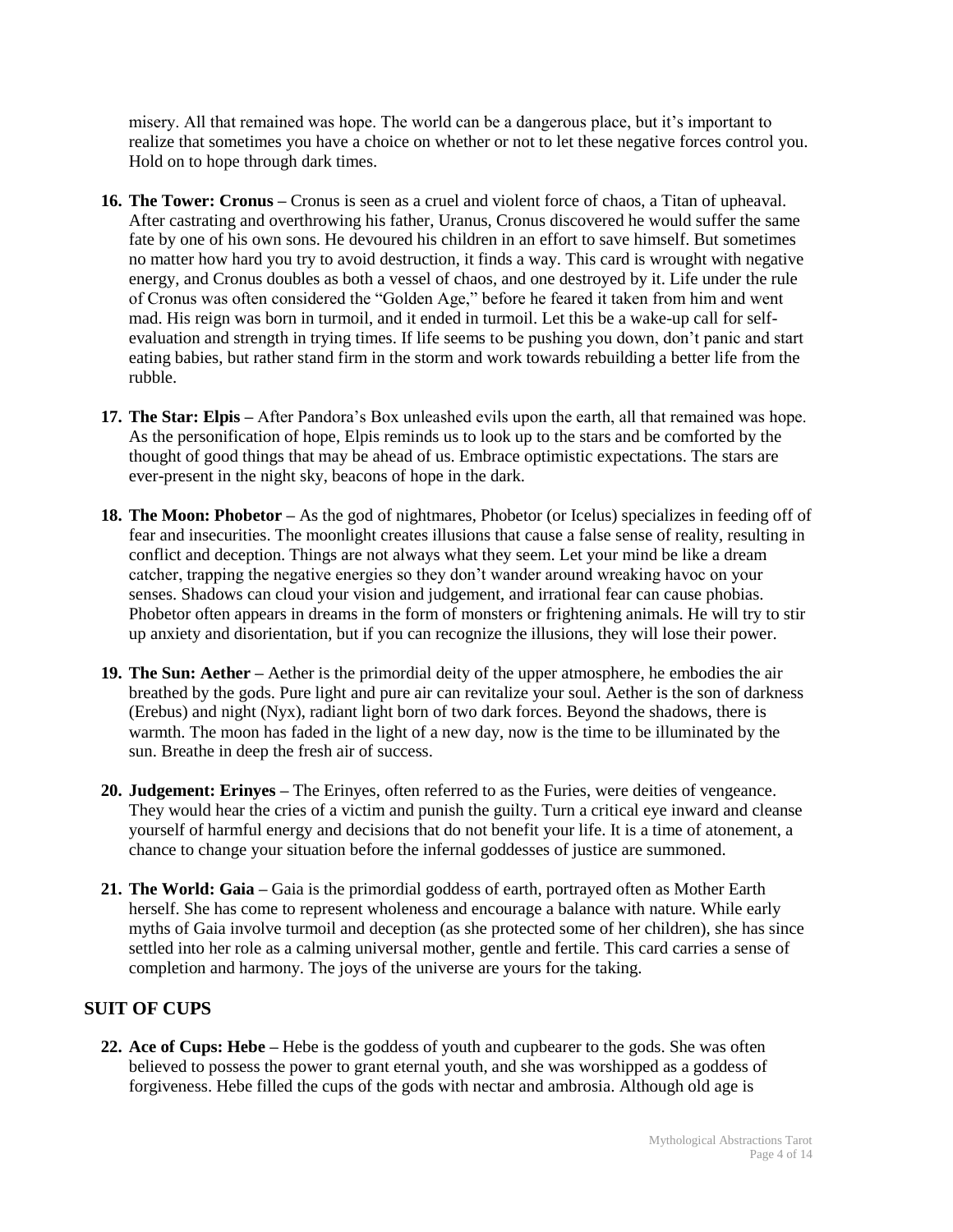inevitable for us mortals, by choosing to connect positively with others, you can fill what time you do have on earth with affection and love.

- **23. Two of Cups: Erato –** While the word "eros" means intimate love, Plato amended his definition to include the appreciation of the beauty within a person, of beauty itself. He believed that physical attraction and sexual desire were not necessarily a part of love (the idea of Platonic love). Erato is the muse of lyric poetry, expressing emotions through verse. By communicating your feelings, it opens doors to a deeper level of appreciation for someone special. Erato inspires love, and a chance to be in harmony with your soulmate, platonic or otherwise.
- **24. Three of Cups: Charites –** The Charites (or Graces in Roman mythology), are three goddesses of grace, beauty, and mirth. They are often depicted as young, nude women dancing in a circle, holding hands, enjoying friendship and festivities. Being a part of a community is important, putting yourself out there to revel in shared experiences. Take time away from quiet introspection and simply celebrate relationships.
- **25. Four of Cups: Galene –** So you put yourself out there for the Three of Cups. You ate. You drank. You were the very definition of merriment. However, this card calls for you to retreat to a place of solitude and wade in the still waters of self-reflection. Galene is the personification of calm seas. Through meditation and introspection, you can study all the blessings in your life and learn to appreciate them to the fullest, while still dreaming of the future.
- **26. Five of Cups: Scylla –** There are times in life when despair and regret surround you. You find yourself between Scylla and Charybdis. Scylla was first referenced in *The Odyssey*, where she was depicted as a vicious sea-monster who yelps "hideously; her voice is no deeper than a young puppy's but she herself is a fearsome monster; no one could see her and still be happy, not even a god if he went that way." On the opposite side of the narrow strait was the whirlpool of Charybdis, causing sailors to choose between the two. Often there is no safe passage through dark emotions, but you must continue to move forward. Ovid's origin myth of Scylla depicts her as a lovely and carefree nymph who was transformed into a monster by the jealous Circe. Scylla was helpless to her situation, and she chose to stay stagnant in her loss, embracing the despair, and haunting sailors who cross her path, thus forcing them to share in her pain. But deep within bitterness and disappointment, there may be new possibilities arising. Don't close yourself off to beginnings. Nothing, not even sorrow, lasts forever. Choose a path, and work your way through the grief and pain to reach a better state of mind.
- **27. Six of Cups: Mnemosyne –** Feeling nostalgic? Mnemosyne, the Titan goddess of memory (and mother of the nine Muses) can be your guide as you look back into the past at the good ol' days. While it's not always wise to be stuck in yesteryear, falling back in the comfort of something familiar is often an enjoyable way to spend an afternoon. The innocence of childhood is calling. Let the happy memories of the past inspire you to find the simple joys of the present.
- **28. Seven of Cups: Phantasos –** Phantasos is the god of surreal dreams. He invokes fantastic, meaningful imagery that causes you to wake up and Google why you dreamt of standing on line at Starbucks for an hour, holding a cat that kept trying to eat the buttons off your shirt, while someone was trying to give you a tattoo of Calvin and Hobbes, and suddenly you were in a truck driving down a bumpy road, all the while having to pee. Allowing your imagination to run wild can be fun, but sometimes you have to make a choice to not be distracted by disorganization that may be cluttering up your mind or your life. Phantasos is one of the deities of dreams (or Oneiroi), his name means "fantasy" and "apparition." Getting caught up in daydreams can make it hard to focus on real life. The illusions of fantasy are tempting but can lead to delusions and disarray if not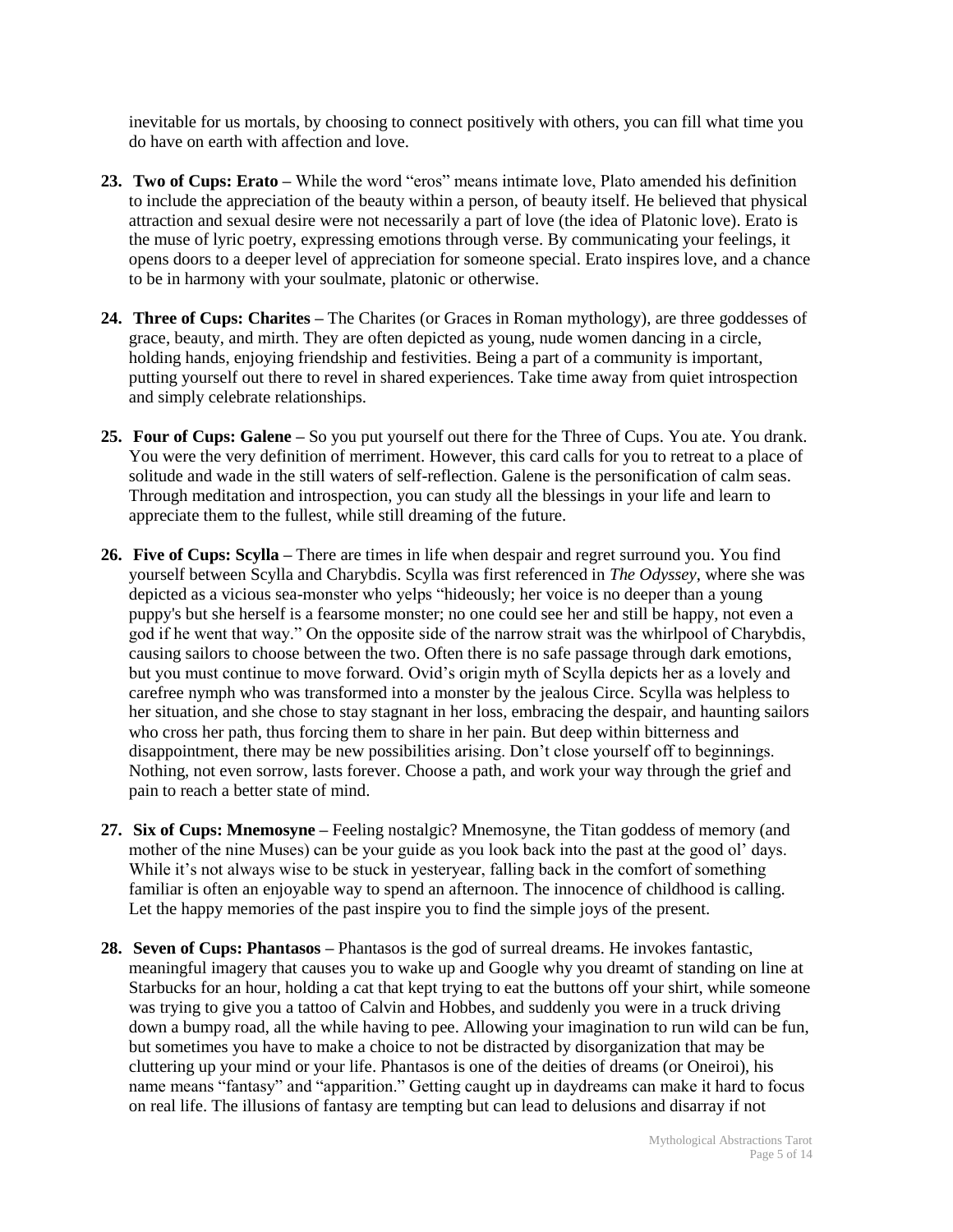moderated. Take time to examine your surroundings and make a commitment to resist the siren song of procrastination. After all, that may be what Phantasos is trying to tell in your dreams you anyway.

- **29. Eight of Cups: Arethusa –** Arethusa was a beautiful sea nymph who was turned into a spring by Artemis in an attempt to escape amorous pursuits of the river-god Alpheus. Escape is necessary at times, and often relies on physical or inner change. It may be time to walk away, to move on from something (or someone) in your life that is weighing you down.
- **30. Nine of Cups: Tyche –** The goddess of fortune and prosperity of a city, Tyche, sits here with a cornucopia, reminding you that with a little bit of luck, you can achieve your goals. Sit back, relax, and enjoy the successes you have obtained in your relationship, or your job. Feel confident and secure in the gifts that one of the most uplifting cards in the deck is offering you.
- **31. Ten of Cups: Iris –** Iris is the radiant goddess of the rainbow. She delivers divine messages of joy and contentment. As a goddess of the sky and the sea, she symbolizes harmony between the elements. Take time to enjoy being with friends and family. As it is sung in *Hamilton: An American Musical*, "Look around, look around at how lucky we are to be alive right now." Embrace the bliss that surrounds you.
- **32. Page of Cups: Triton –** The messenger of the sea, Triton, blows his twisted conch shell to raise or calm the waters. The Page of Cups often symbolizes the introduction of romance, or possibly a dive to deeper levels in an existing friendship. Let the trumpeting shell signal creative opportunities in your relationships.
- **33. Knight of Cups: Perseus –** The hero, Perseus, holds high the head of Medusa. He defeated the Gorgon with bravery and creativity (and some assistance from the gods, of course). After his victory, he discovered the beautiful Andromeda chained to a rock, left as a sacrifice to a seamonster. Perseus swooped in to save her, and later married her. He symbolizes a new love, a knight in shining armor. This is a call to open your heart, ushering in a new chapter, whether it involves a budding romance with an idealistic partner, or perhaps simply sparking you to don a new outlook filled with beauty and intuition.
- **34. Queen of Cups: Tethys –** Tethys is the wife of Oceanus and mother to the Potamoi (river-gods), the Oceanids (water nymphs), and the rain clouds. She is the Titan goddess of fresh water. She is seen as a loving mother, a fitting image, as there were rumored to be 3,000 river-gods and 3,000 water-nymphs! Seek out emotional security. Let feelings of gentleness wash over you, healing your spirit. Feel at one with the universe as you look to a mother figure in your life for guidance and compassion.
- **35. King of Cups: Poseidon –** Ruler of the oceans, Poseidon, is god of the sea, earthquakes, storms, and horses. No, not seahorses. Regular, land horses. (He was said to have created the first one in an effort to impress Demeter). Poseidon is second only to Zeus in power and control. Using his artistic inclinations, Poseidon is often credited as the designer all creatures of the sea. He also is said to have a bad temper, be quick to anger, moody, and unpredictable. Again, he's an artist. However, he has a calm side to him as well. He is protector of the seas, and was worshipped by sailors in hopes that Poseidon would guide them safely home from their voyages. It is best to keep balance in your life. It is easy to fall into the deep waters of emotions, but keep your head above the waves. Maintain a calm composure in rough seas. Once you discover a father figure that is both wise and creative, let them be an inspiration for your journey going forward.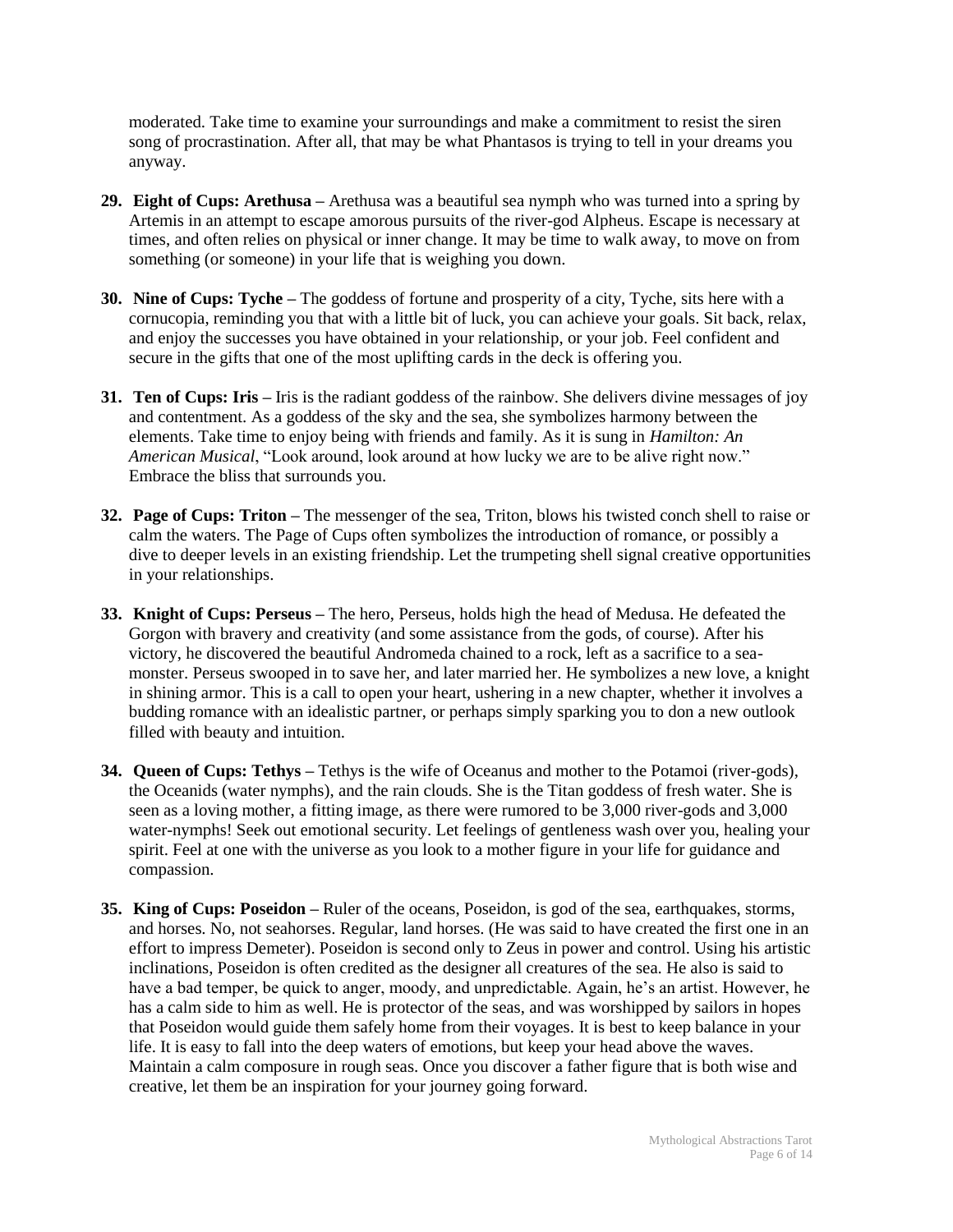#### <span id="page-6-0"></span>**SUIT OF PENTACLES**

- **36. Ace of Pentacles: Euporie –** Euporie is the goddess of abundance. Whether financial, relational, spiritual or otherwise, this card is a sign of new beginnings and opportunities. Center yourself as your roots begin to grow deeper and watch as your branches of labor begin to bear fruit.
- **37. Two of Pentacles: Chronos –** Amidst chaos, it's important to apply the skill of time management to help keep balance in your life. Enter Chronos, the primordial personification of time (not to be confused with Cronus). He is often depicted as a serpent with three heads (man, lion and bull). Sometimes referred to as "Father Time," Chronos will help you to stay on track. You may be juggling a lot of projects right now, so it's important to set priorities to maximize your efficiency. Multitasking can be stressful so be sure you set aside time to rest and relax.
- **38. Three of Pentacles: Jason –** Jason was the leader of the Argonauts, a group of heroes assembled together in the quest for the Golden Fleece. Among the heroes on this expedition were Hercules, Atalanta, Meleager, Orpheus and Philoctetes. Jason was tasked with leading this team of strongwilled (and just plain strong) characters. If you find yourself in a management position or simply as a part of a team, it's important to respect those around you and work together to achieve success. Organization and collaboration will produce results, as well as a harmonious environment. Surround yourself with competent and capable people on your journey.
- **39. Four of Pentacles: Hephaestus –** Hephaestus is the god of fire, metalworking, stone masonry, sculpture, and blacksmiths. He was born with a deformity in his foot and his mother, Hera, tossed him off a cliff because of it. He was saved and raised by Thetis and Eurynome. He became a skilled blacksmith and was let back into Mount Olympus, the only god to return after being exiled. Hephaestus married Aphrodite (an arrangement made by Zeus), but Aphrodite was not fond of being faithful to her husband. This caused a lot of jealously and suspicion within Hephaestus. The Four of Pentacles is a card of control. You want to maintain what you have and avoid change. Greed and selfishness surround this chain of thought; don't be afraid to let go. Whether you're clinging to a person, a lifestyle or memory, if you keep holding on, it will stifle you going forward. You will feel as if your wheels are stuck in the mud of irrational thoughts. Control is an illusion. Change is inevitable.
- **40. Five of Pentacles: Penia –** Often you may come across times of ill health or financial hardship. You are consumed with worry and feel like you're stumbling in the dark, looking for a light. Penia is the personification of poverty and need. She represents these difficult times, when you've hit rock bottom. It's hard to believe things will get better when you're deep in the belly of insecurity, but don't give up. As George Harrison sings, "Daylight is good at arriving at the right time, it's not always going to be this grey." Take comfort in knowing that nothing lasts forever, all things must pass.
- **41. Six of Pentacles: Eupheme –** Just as there are times of poverty, there are times of wealth. Eupheme is the personification of praise, acclaims, shouts of triumph, and applause. While you might still be struggling, you may find yourself fortunate enough to be able to provide charity to others. Give in to the desire to help, pay it forward. While you shouldn't expect applause for such good deeds, you can give yourself a mental pat on the back for your generosity. Having resources to assist others in their time of need is cause for praise. A good deed is it's own reward, though you can allow yourself to hope for some positive karma points deposited in your spiritual bank.
- **42. Seven of Pentacles: Cassandra –** Cassandra was a beautiful daughter of King Priam and Queen Hecuba of Troy. She was given the gift of prophecy by the god, Apollo. However, after rejecting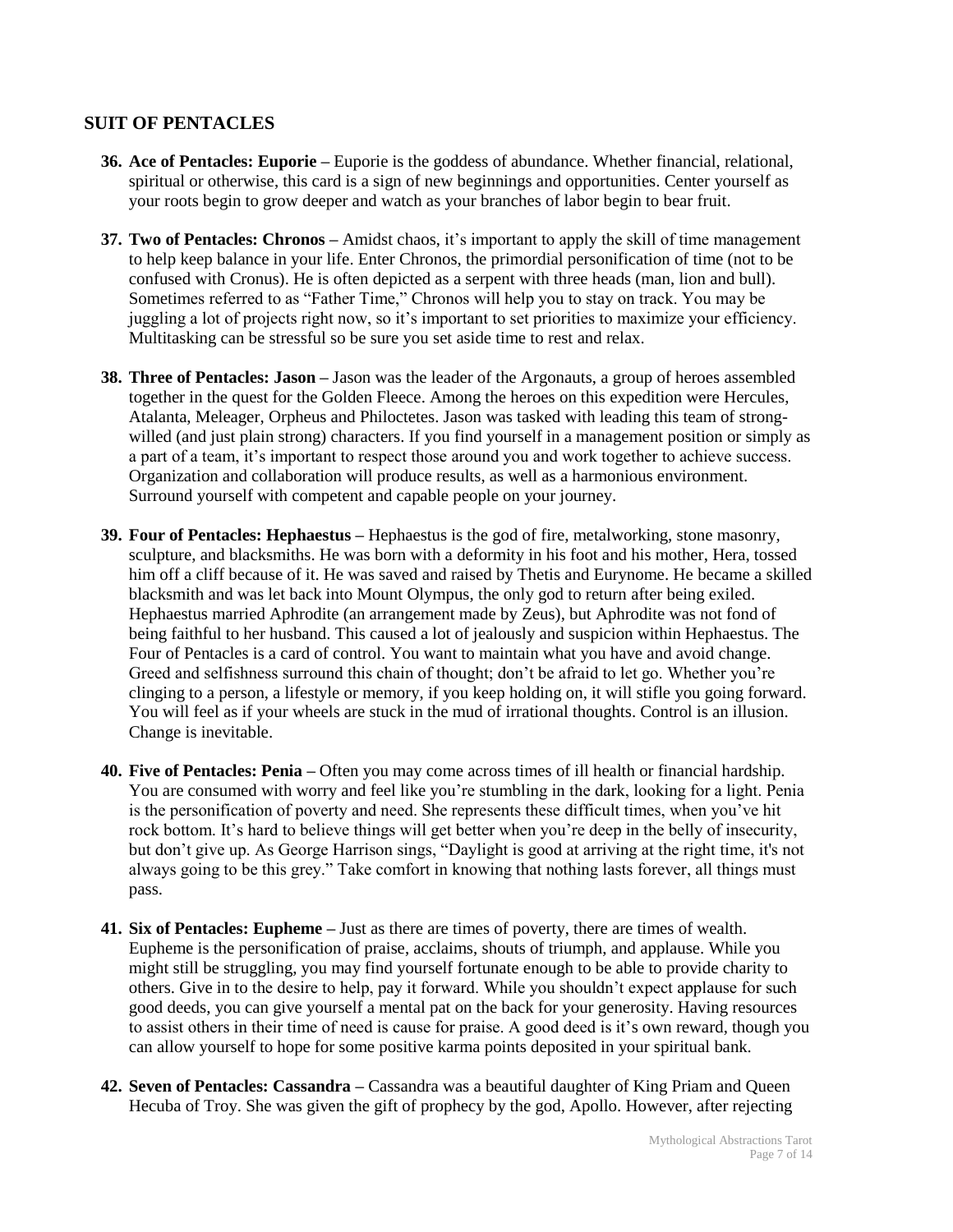his romantic advances, Apollo inflicted her with a curse that would cause no one to believe her visions. How frustrating to be able to see tragedy before it happens but unable to warn others! The Seven of Pentacles is not a tragic card. In fact, most interpretations allude to the idea of reaping the rewards of a project you've been working on. Cassandra, despite knowing she would always be ignored, kept trying to advise others of her prophecies, even after being declared a "mad woman" and locked up for a time. Determination and perseverance can lead to success. While Cassandra will never benefit from her hard work, you can. This may lead to a crossroads between being satisfied with what you have achieved so far, and the realization that with a little sweat and patience, you can multiply your results. While considering your options, don't hesitate to take the opinions of other into consideration. They may be able to see something you've missed.

- **43. Eight of Pentacles: Achilles –** When Achilles was born, his mother, Thetis, dipped him in the river Styx to make him invulnerable. She dipped his entire body except the heel by which she was holding him. He went on to become a great warrior of the Trojan War, but was brought down by his one weakness: his heel. Paying attention to the smallest details can make a big difference. If Thetis would have not missed dipping Achilles' heel in the river, chances are his story would have had a more positive outcome. However, you can take inspiration by her effort and dedication to providing protection for her son. Achilles himself is inspiring as he trained with Chiron the Centaur (who was known for raising up heroes). Achilles was a hard working and successful student. According to myths, he killed his first boar at six years old. Not on the same level as Davy Crockett, but still not bad for a child. By incorporating knowledge and being methodical in your routines, you can achieve your goals. Don't forget to tie up loose ends. Achilles serves as a reminder that sometimes it's the little things that will defeat you.
- **44. Nine of Pentacles: Chloris –**Stand back now and look at your garden. Is everything coming into bloom? You should be seeing the fruits of your labors around you. Chloris is a goddess of flowers and she surrounds herself with beauty and nature. She was said to have transformed dying bodies into flowers, including Adonis, Narcissus, and Hyacinth, preserving their memories while creating something beautiful. You have been working hard; it's time to be thankful for your effort and enjoy the finer things in life. Relax and bask in the glow of what you have accomplished before getting your hands back in the dirt.
- **45. Ten of Pentacles: Rhea –** Rhea was the Titan goddess of female fertility, motherhood, and generations. While her name means "flow" and "ease" she was anything but laid-back when her brother-husband Cronus was devouring their children. She came up with a solution and followed through, thus saving her children, and subsequently living in comfort and ease. Rhea is often depicted on a celestial chariot pulled by two lions. While you may not have access to a celestial chariot in your own town, take pride in knowing if there was one available, you'd probably be able to afford it. The Ten of Pentacles is good omen in financial and material matters. This is a time of prosperity. You are in the midst of good fortune now. Be sure to keep looking ahead to future decisions in order to maintain your security.
- **46. Page of Pentacles: Hermes –** Hermes is the messenger of the gods, as well as the god of trade, merchants, thieves, travelers, sports, transitions and boundaries, and a guide to the Underworld. With his winged sandals, he moves quickly and freely between the mortal world and the divine. As the herald of Zeus, he delivered messages for the god. Be alert for someone coming into your life with a message. This card is generally good, but you may be feeling restless for a change. Your inner child wants to play, take a trip, shake things up. It's fine to let go of responsibilities for a moment, but don't let the controls get too far from your reach. Be practical in your choices. You may be at a prosperous point now but it only takes a moment for that to change. Allow yourself to have fun, but don't lose focus!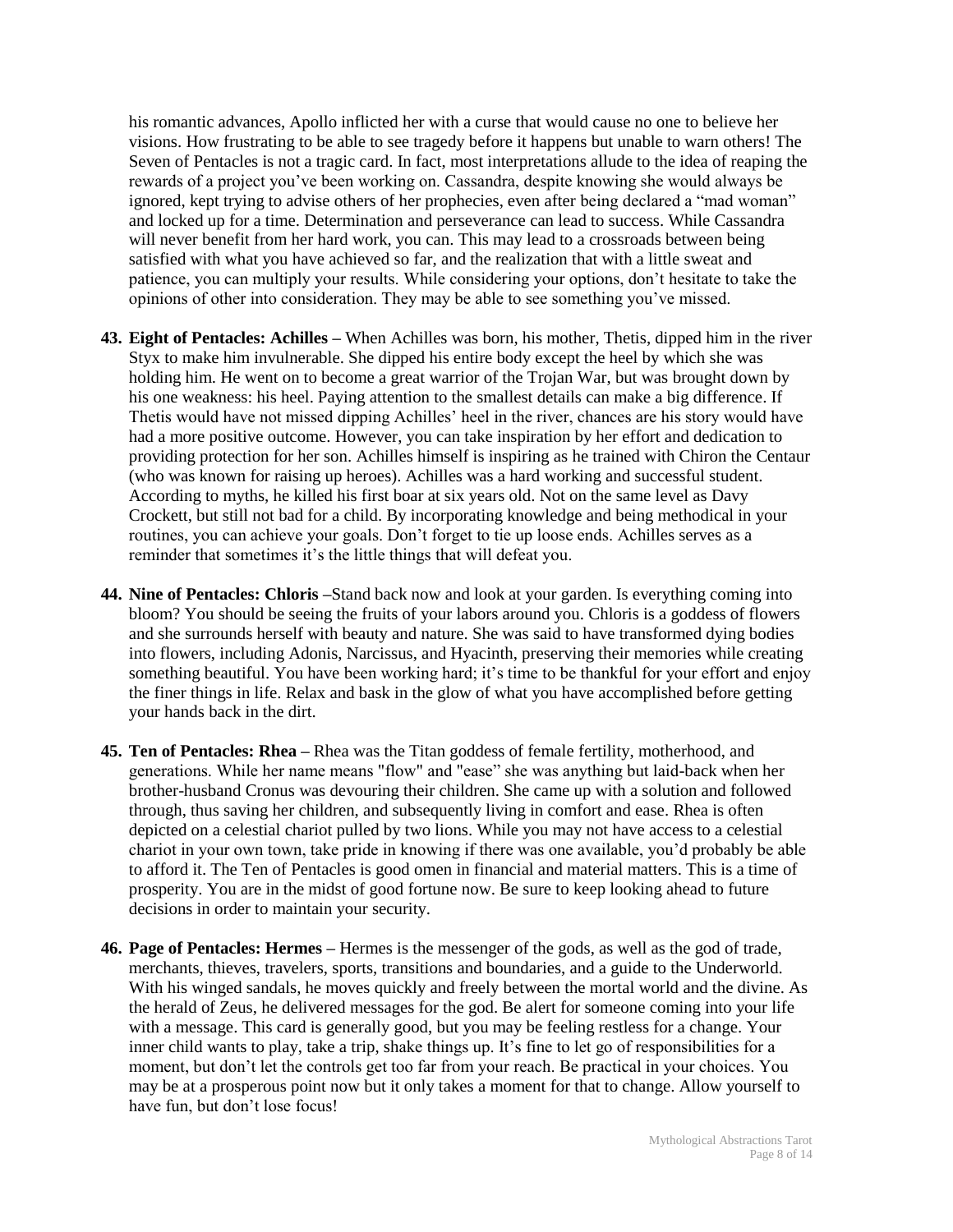- **47. Knight of Pentacles: Theseus –** Theseus was a great hero of mythology. With many stories of his successes (the Minotaur just to name one), he was well known throughout the lands for his bravery and strength. Use him as a guide for hard-work and tireless dedication. While Theseus did not always make the best of choices (capturing the queen of the Amazons and thus inciting a war with the women, for example), he was relentless in taking action, no matter the cost. Stay grounded as you charge forward with unwavering conviction.
- **48. Queen of Pentacles: Demeter –** As the goddess of agriculture, fertility, and the harvest, Demeter is motherly and resourceful, full of earthly love and warmth. As mother of Persephone, she is overprotective and despondent when Hades abducts her daughter. Every year when Persephone is home with her mother, the earth blooms with joy, however, when Persephone leaves, Demeter turns the leaves brown and withers the crops in sadness. The Queen of Pentacles may symbolize a mother figure in your life. Allow them to nurture you, but don't be surprised if they are quick to take actions that secure your safety. This may be a signal to take care of your health and spend time in the sun, soaking up nature in all her glory. A path to spiritual enlightenment may present itself to you now. By opening your heart in generosity you can become rich in spirit and love, while still feeling safe and supported.
- **49. King of Pentacles: King Midas –** Enterprising and opportunistic, the King of Pentacles seems to have the "Midas touch." Dionysus granted King Midas a wish for his hospitality, and Midas declared that he desired everything he touches to turn to gold. Dionysus reluctantly granted this wish, and King Midas soon realized that *literally* everything he touched turned to gold, including food, water and people. While his wish did not have the outcome he wanted, the idea of having a golden touch can be inspiring. Imagine every project you work on being successful, every risk you take brings you wealth! Too good to be true? Probably. There is seldom a quick and easy fix to all your worldly concerns, but by applying practical solutions and a little perspiration, your actions will be rewarded. Continue to climb steadily and efficiently towards your goals.

#### <span id="page-8-0"></span>**SUIT OF WANDS**

- **50. Ace of Wands: Terpsichore –** Now is the time to act on new projects! The lovely Terpsichore is the Muse of chorus and dancing. She will provide you with the energy and confidence you need to succeed. Feel a surge of creativity as inspiration lights a fire in your soul. Leap forward with courage, seize the day, take on the world, and in the immortal words of Kang (or was it Kodos…), you must "move forward, not backward; upward, not forward; and always twirling, twirling, *twirling* towards freedom!"
- **51. Two of Wands: Clio –** As you move forward with newfound courage, it's a good idea to bring along Clio. As the Muse of history, she can assist in your journey by showing you past successes (and failures) in order to learn from them. You can be assured that you're taking new steps when you've seen the old ones. She is often given the epithet, "The Proclaimer" because she glorifies and celebrates accomplishments of history. To quote Kierkegaard, "Life can only be understood backwards; but it must be lived forwards." Sometimes in order to know where you're going, it helps to remember where you've been.
- **52. Three of Wands: Hecate –** Hecate is the triplicate goddess of magic, crossroads, ghosts, the moon, sorcery and necromancy. Listed as a moon goddess, she had power over the sky, sea and earth. Hecate was often depicted as a woman with three heads, which allowed her the ability to see in several directions at once (including past, present, and future). Having foresight is important when exploring the unknown of new endeavors. Her role as goddess of crossroads may symbolize a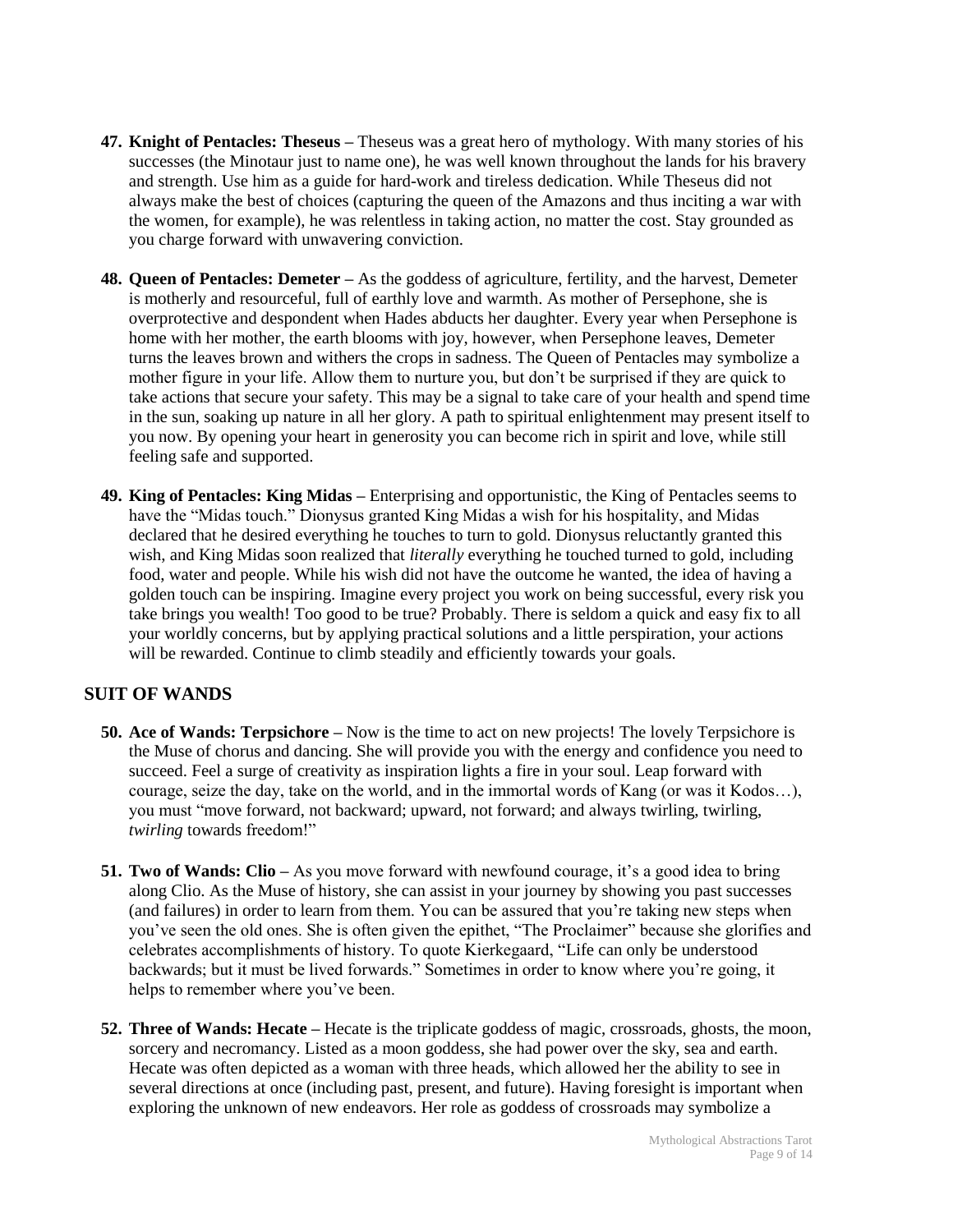decision that lies in front of you. Don't be afraid to ask others for advice. Hecate holds two torches to help light your path. She is often feared for her connection to magic and witchcraft, being labeled a "hag" or "old witch," but this is a misconception. She has been described in myths as "tender-hearted," and many who worshipped her placed shrines of Hecate in entranceways to protect them from restless spirits. She is a very independent goddess (as independent as a woman with three heads can be) so use her as a fearless inspiration to take a leadership role in a project or relationship.

- **53. Four of Wands: Psyche –** Psyche, goddess of the soul, was once a beautiful and mortal young woman. Aphrodite became jealous of this girl and sent her son, Eros, to shoot Psyche with an arrow and force her to fall in love with a hideous man. However, Eros himself fell in love with Psyche. The story continues as Psyche and Eros lose each other, and Psyche searches for her lost love, eventually calling on Aphrodite to assist her. The jealous goddess makes the young girl complete a number of tasks before she was finally reunited with Eros. Eros and Psyche wed, and she became immortal. Psyche was determined to find her love again, and after many perils, she succeeded and was ready to start the next chapter of her life as a goddess. Sometimes even after achieving goals, there is a tendency to stagnate. Don't let the fire in your soul cool down too much, you'll need it for your next adventure.
- **54. Five of Wands: Atalanta –** Competition and conflict surround the Five of Wands, as it surrounds Atalanta. Atalanta was a quick-footed huntress who had no interest in marriage, despite being pursued by Meleager and Hippomenes. Meleager met an unfavorable end, but Hippomenes had more success. After Atalanta declared that she would only marry a man who could beat her in a footrace, Hippomenes called upon Aphrodite for assistance. The goddess of love provided him with golden apples to distract Atalanta as she ran. Atalanta, having an apparent penchant for shiny things, kept stopping to pick up the apples, thus allowing Hippomenes to win the race, and Atalanta's hand in marriage. The thrill of competition can have a certain appeal, rising up against an opponent and going for the gold, but it can also be a distraction from more important issues in your life, and will often create dissention. Fiery passions can erupt into destructive debates; instead try to redirect your excitement into more creative solutions.
- **55. Six of Wands: Nike – "**VICTORY!!" This what you'll be shouting when this card turns up. Nike is the winged goddess of victory, daughter of Styx, and she stands proudly over her achievements, as should you. Revel in a job well done and enjoy the feeling of accomplishment. Your strength and determination have led you to success. But be aware that you won't always end up on top of things, so keep your ego in check and be a gracious winner. And don't rest on your laurels for too long, there's still work to be done.
- **56. Seven of Wands: Hera –** Hera is the goddess of marriage, women, and family, and the longsuffering wife of Zeus. She's also his sister…but let's move past that. This card is about showing conviction, standing up for what you believe, and being assertive to get what you want. Hera has persevered through all of Zeus's dalliances, but she hasn't taken them lying down. Known for being jealous and vengeful, she has caused her fair share of trouble while retaliating against her husband, his lovers and his offspring. Hera is not afraid of conflict and moves forward with fiery resolve. While her methods are often deceptive and treacherous (and not recommended), she refuses to be a victim and fights to maintain her status as queen of Olympus.
- **57. Eight of Wands: Styx –** Come sail away, come sail away, come sail away with me, come sail awa- - what? Oh, right. Not that Styx. Styx is a goddess of unbreakable oaths, and she also presides over the river Styx, which is the main river from the underworld. Anyone who swears an oath on her waters *must* keep that promise. Even Zeus himself could not break these solemn oaths, causing her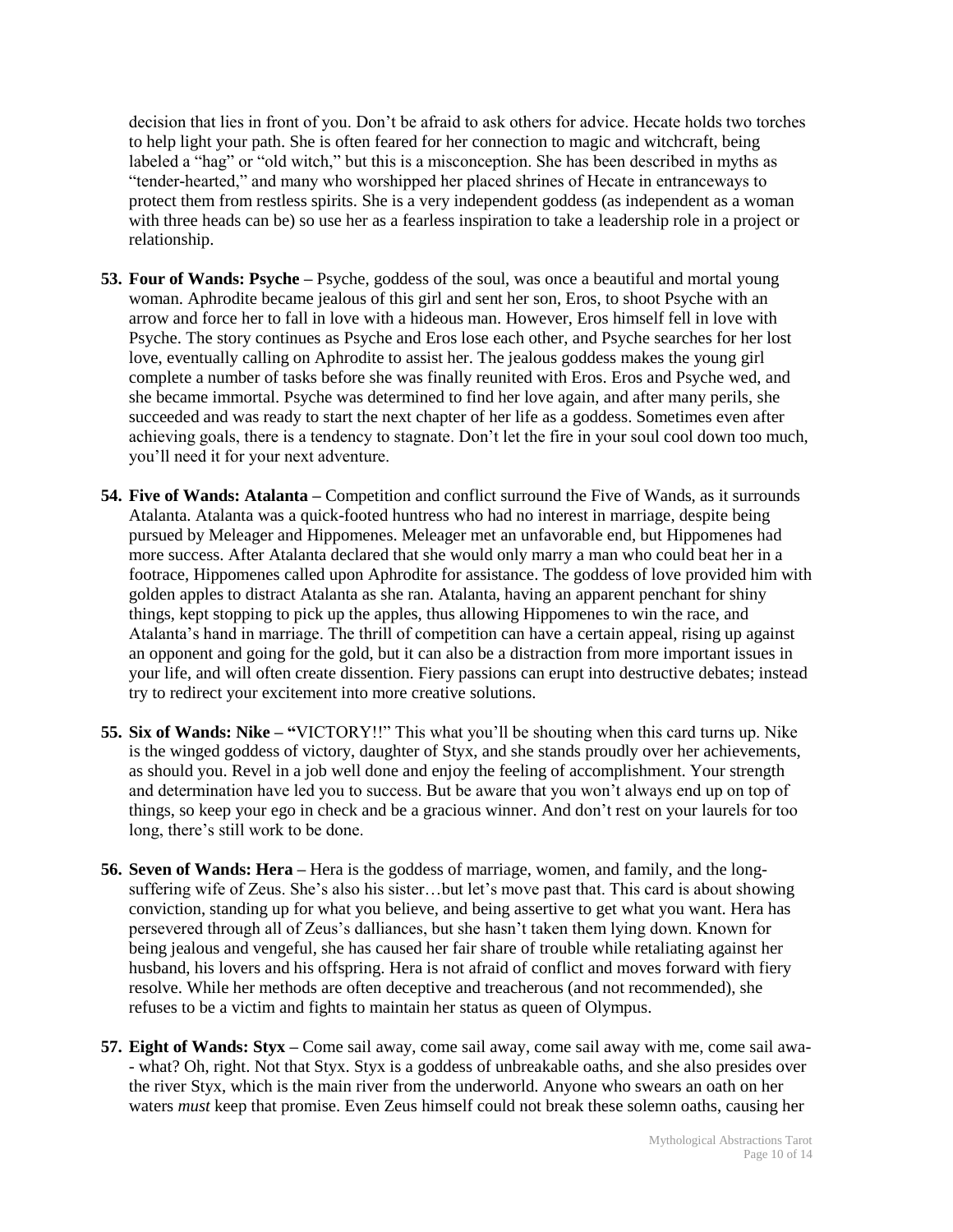to be feared by many gods. If you made commitments and have irons in the fire currently, don't abandon them now. Keep working towards a resolution. The waters of Styx had the power to make someone invulnerable (think Achilles). Use that power to surge forward and clear obstacles from your path. If you feel like giving up, take notice of new information that may be coming your way.

- **58. Nine of Wands: Circe –** Circe is a fiery goddess of magic, an enchantress. She had extensive knowledge of herbs, and as told in *The Odyssey*, she possessed a potion that would turn men into animals (pigs, specifically). Odysseus protected himself with the herb "moly" delivered to him by Hermes (holy moly indeed!), and he was eventually able to convince Circe to release his men from her spell. Hermes had further warned Odysseus to proceed with caution while dealing with the sorceress. Take precautions while moving forward to resolve issues. With patience and faith, you can find the strength to fight your fatigue. Don't hesitate to rely on assistance from a friend. Times may be tough, but this is only a setback.
- **59. Ten of Wands: Atlas –** Who better to represent the weight of the world on your shoulders than Atlas, Titan god of endurance and astronomy? Condemned to hold the celestial spheres for all eternity, Atlas knows a little something about heavy burdens. You may be feeling like your fire has been diminished by the responsibilities stacking up in your life, and you assume that if you don't step up and handle everything, no one else will. Let go of control. Don't be afraid to say no once in a while. And be wary of pushing yourself to the limit, stress can negatively effect your health.
- **60. Page of Wands: Dionysus –** Dionysus, or Bacchus, is the god of wine, grape harvest, vegetation, pleasure, festivity, madness, religious ecstasy, and theatre. Dionysus is a free spirit, and he inspired frenzied female followers (maenads), devoted nymphs and satyrs to participate in wild festivals that included drinking, dancing and overall debauchery. With such an enthusiastic and often child-like influence, it's easy to get caught up in the pleasures around you, and you may find yourself getting distracted. Dionysus is often categorized as a "resurrection deity." Zeus took the unborn Dionysus from the womb of his mother, Semele, and sewed the baby into his thigh as Semele was consumed by fire. By being "twice born" to two mothers (Semele and Zeus), his very birth can inspire the need to look for alternative solutions to problems. Instead of letting the energetic fires consume you, let them feed your creative mind in hopes of cultivating a new approach. Express yourself, but don't lose yourself in a frenzy of passion.
- **61. Knight of Wands: Ares –** With a hot-tempered gusto, Ares, the god of war, rushes into battle. In contrast to his wise and strategic half-sister, Athena, Ares represents a more violent, untamed aspect of war. Known as being destructive and filled with bloodlust, this card could boost your energy and confidence as you rush forward into action. You will feel ready to conquer any obstacle in your path with an adventurous spirit. Your inner fire will guide you to make bold moves. Just be careful not to get burned!
- **62. Queen of Wands: Aphrodite –** The magnetism and charm of the Queen of Wands can inspire you to be self-assured and determined in your choices. Aphrodite is the goddess of love, beauty, and pleasure. Born from sea foam, she embodies sensual energy and desire. Her beauty attracted many to worship her, and she reveled in the attention. But beware, she has a jealous streak, making her a dangerous enemy, and she had a tendency for deception. Confidence is encouraged, but if you start to believe your own hype, you may alienate others. Be sure that the energy you are projecting is warm and inviting, and this card may signify a healthy relationship. Balance your inner fires, and keep your ego in check.
- **63. King of Wands: Hades –** Hades, god of the underworld. As Poseidon ruled the seas, and Zeus the skies, Hades inherited the land of the dead. A stern and bold leader, but not evil, as some may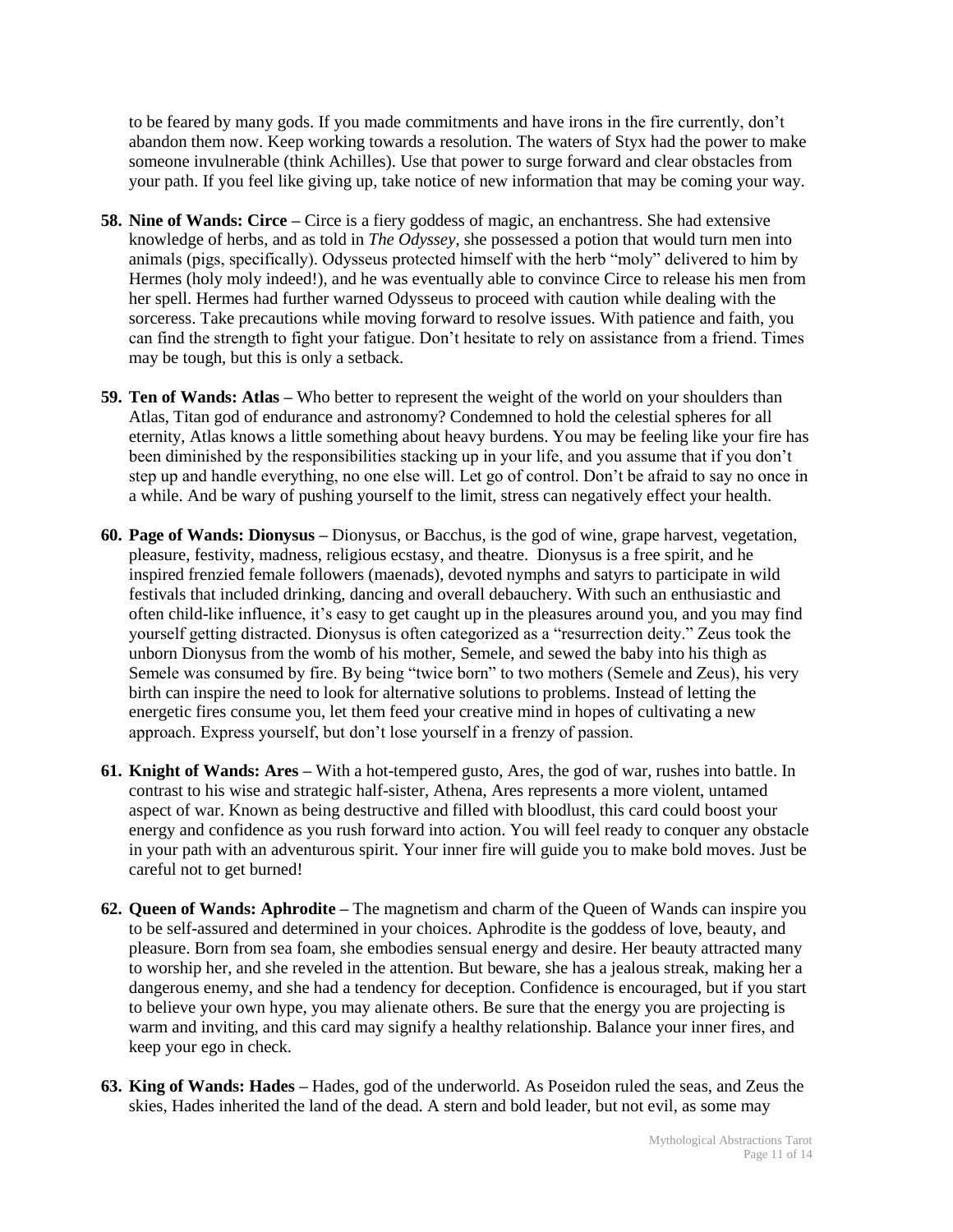assume. He had authority over the dead, and was feared for that connection, though he is not death personified (that's Thanatos). He has shown in many myths to be creative with compromises when approached with pleas of saving loved ones. He presents himself as tough but fair as he presides over his eponymous kingdom. But sitting on a throne among the dead souls, petting your threeheaded dog may eventually cause restlessness, so be sure to use your spark and adrenalin to seize forward with creativity. Hades himself is rumored to have many interesting toys to play with, including a Chair of Forgetfulness and a Cap of Invisibility. You have a chance now to inject some drama and charisma into your daily routine.

## <span id="page-11-0"></span>**SUIT OF SWORDS**

- **64. Ace of Swords: Hippolyta –** Mighty Hippolyta was the Queen of the Amazons, a race of women warriors. She was the subject of the Ninth Labor of Hercules, as he was instructed to retrieve her magical girdle. She was also rumored to have been taken by Theseus, claiming her as his wife, and sparking an Amazonomacy (though a few myths cite that it may have been her sister, Antiope). Regardless, Hippolyta stood as a strong, independent leader who was courageous, possessing raw power and mental clarity. Empower yourself now with a fierce, decisive energy.
- **65. Two of Swords: Selene –** Selene is the pale and beautiful goddess of the moon. Her moonbeams kiss Endymion as he rests in his eternal and ageless sleep (though she is said to have many lovers, Endymion is considered her great love, and myths claim she bore him fifty daughters). Selene rides a moon-chariot across the sky, much like her brother, Helios (the Sun). She bathes in the sea before her nightly journey. She embodies mystery and romance. You may feel uncertain in the darkness of night, surrounded by choices and afraid to act. Let the moonlight shine on the path before you, but you must be patient. Selene can be shy and often hides behind the clouds.
- **66. Three of Swords: Echo –** Echo was a mountain nymph (an Oread) who distracted Hera from Zeus's affairs by having long conversations with the queen of the gods. Hera becamed angered by the trickery and long-winded stories and she cursed Echo to only be able to speak the last words someone spoke. Dejected, Echo then wandered the forest, and eventually she discovered and fell in love with the handsome Narcissus. However, she could not tell him how she felt, doomed only to repeat his last words, and he rejected her. She watched helplessly as Narcissus fell in love with himself, and eventually he withered and died, staring at his own reflection in the pond. After heartbreak and loneliness, Echo herself faded away and all that remained was her voice. There are many times when the feelings of rejection and sorrow seem to be surrounding you and you feel like you're only a shell of the person you once were. Emotional pain is a necessary part of life. Allow yourself to experience it, but don't let it consume you completely. Find someone to talk to if needed, and gather the strength to conquer your misery. You will adapt.
- 67. **Four of Swords: Hesychia –** Sometimes you just have to take a breath and relax. Even if there is chaos all around you, it's a good idea now to retreat into a quiet time of mediation and contemplation. Hesychia is the personification of tranquility, silence and stillness. She has also been referred to as a goddess of good intent. Rest, recover, and redefine your priorities. There are still battles to fight, but in order to have a chance at winning, you must take a step back.
- **68. Five of Swords: Oizys –** Oizys is the goddess of misery, anxiety, and depression. She is the daughter of Nyx (Night) and the twin sister of the god of mockery, Momus. You may find yourself facing conflict and deceit, and it's easy to feel defeated by these moments. Sometimes you just can't seem to win, and the anxiety of loss is unbearable. These times can cause you to defend yourself by looking out for your own interests, but it's better to find solutions that benefit everyone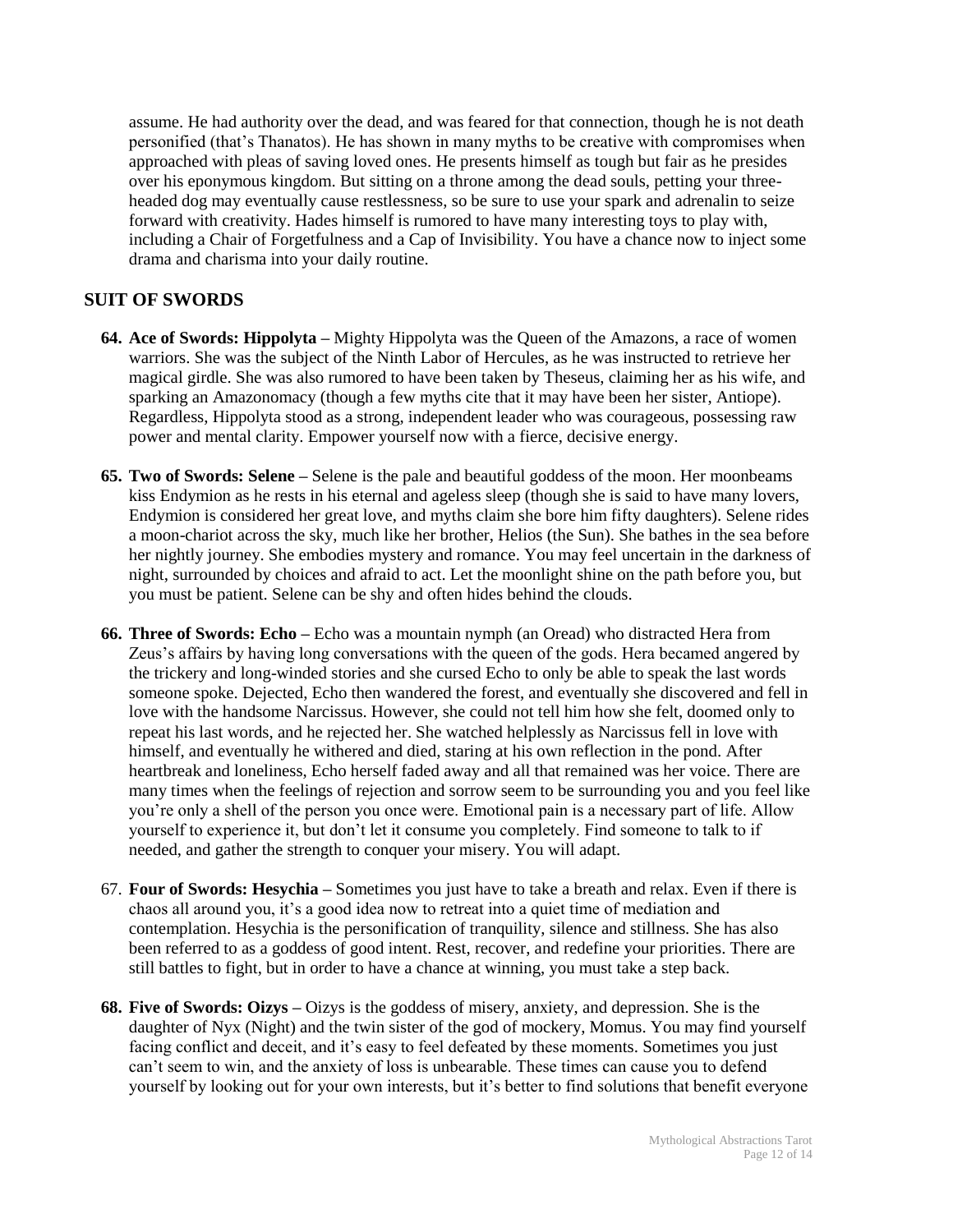involved. Assimilate the sadness without becoming overwhelmed. It may be tempting to sit with Oizys and moan about your collective woes. Pick yourself up, dust yourself off, and move on.

- **69. Six of Swords: Callisto –** As a follower of Artemis, Callisto made a vow of virginity, but Zeus tricked and seduced her, and she became pregnant. Artemis, angered at Callisto's broken vow, turned the young woman into a bear (though some tellings of this myth say it was Hera who transformed Callisto, and other myths say she was transformed after giving birth, but anyway…). Callisto gave birth to a human son, Arcas, and he was taken away to be raised in Arcadia. Arcas became a skilled hunter, and one day he came across a bear in the forest. Not realizing it was actually his mother, Callisto, he raised his bow to the creature. Zeus intervened, transforming both Callisto and her son into stars. They can be seen in the heavens as the circumpolar constellations Ursa Major and Ursa Minor (Great Bear and Little Bear). Callisto's story is unfortunate, but in the end, she was spared a tragic death at the hands of her son, and as this card does not represent joyous times, it is also not void of hope. There are times when you face a necessary transition. Respect the presence of change and focus on keeping your head above the water. Perhaps a change of scenery would do you some good.
- **70. Seven of Swords: Autolycus –** Autolycus. His name means "the wolf itself," and he embraces his status as lone wolf. Son of the god Hermes, Autolycus inherited his father's penchant for trickery and theft. He was very stealthy, and possessed the gift of never being caught when stealing from others, even while stealing herds of cattle! Someone close to you may be holding back a secret, or perhaps you are hiding from something in your life. Whichever the case, deception is a dangerous path. Becoming a lone wolf can sometimes seem attractive, being free and detached from the trappings of society, but avoiding responsibility will eventually catch up with you. Keep the lines of communication open with others.
- **71. Eight of Swords: Narcissus –** Being trapped by circumstances can be a frustrating experience. Narcissus was an attractive young man, but cruel and hateful to those who loved him. He was then cursed to fall in love with his own reflection in a pond. He stared and admired himself, unable to leave, until he withered away into nothing. Legend has it, from his dying body emerged a narcissus flower. Don't let yourself be held back in the name of self-interest. Reflect on your current situation and plan an escape. There are always ways to overcome obstacles fencing you in.
- **72. Nine of Swords: Eris –** Eris is the goddess of strife and discord. While crashing a party she was not invited to (due to her being a misery-filled goddess who liked to cause trouble), Eris tossed a golden apple into the crowd of gods and goddesses. The Apple of Discord contained an inscription, "for the fairest one." Chaos ensued as the goddesses fought over which of them was the fairest. The arguments and decisions that stemmed from that apple-incident initiated the Trojan War. The Nine of Swords represents worry and anxiety, the nights you lie awake, hopelessly going over every decision you've made in your life. Regret can eat away at your soul, make you paranoid to take action for fear of causing pain or disagreements. But remember, even though you may take a few missteps, at least you haven't used fruit to start a war. Yet…
- **73. Ten of Swords: Sisyphus –** Sisyphus was a clever and deceitful king, and the stories of him are filled with his betrayals and killings. He was very crafty and cunning, cheating death and tricking the gods repeatedly. The gods were getting tired of the treacherous games of Sisyphus and so he was given the eternal punishment of being forced to roll a boulder up a steep hill every day, only to watch it roll back down. Many times you may feel like Sisyphus, spending day in and day out doing the same routine to no end. Philosopher Albert Camus likened the plight of Sisyphus to the absurdity of human life, and he stated that we "must imagine Sisyphus happy." But the fact is, most people want to move forward in life, to feel like they're making a difference. Rolling the same rock